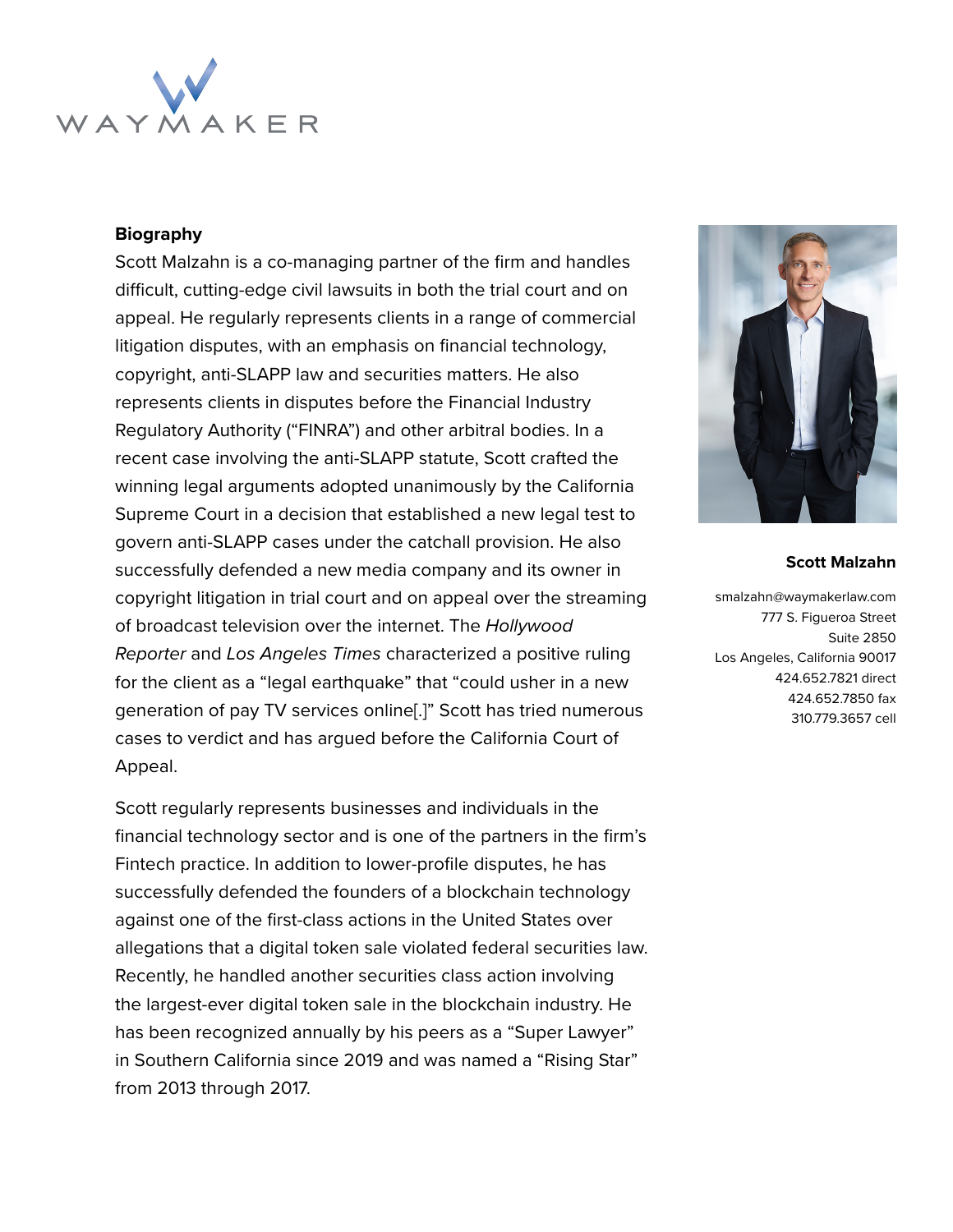

Scott was a core member of the trial team in Perry v. Schwarzenegger, which won a historic federal court decision striking down California's ban on same-sex marriage on constitutional grounds. He remains active in the political community and serves as the Vice President of Equality California, the nation's largest statewide LGBTQ+ civil rights organization. For a number of years, Scott taught a course in Constitutional Law to law students at USC Gould School of Law.

He graduated from UC Hastings in the top 1% of his class, where he won a state-wide moot court competition and received a prestigious scholarship from law school faculty. He graduated summa cum laude from The College of William and Mary with a Bachelor of Science degree. He was selected by his college faculty to join Phi Beta Kappa and worked during college as a Ropes Course Instructor. He enjoys playing beach volleyball.

# **Representative Engagements**

### **Trial Practice**

- Defended leading blockchain technology companies and entrepreneurs against multiple securities class actions alleging that digital token sales constitute unregistered securities offerings.
- Defended and negotiated a favorable settlement for a client in a confidential arbitration before the Financial Industry Regulatory Authority regarding allegations that the client acted as a broker without a license.
- Defended an internet-based service against three copyright lawsuits brought by the major broadcast networks and won a landmark summary judgment decision, holding that a service that retransmits broadcast programming over the Internet is eligible for a compulsory copyright license as a cable system under the Copyright Act.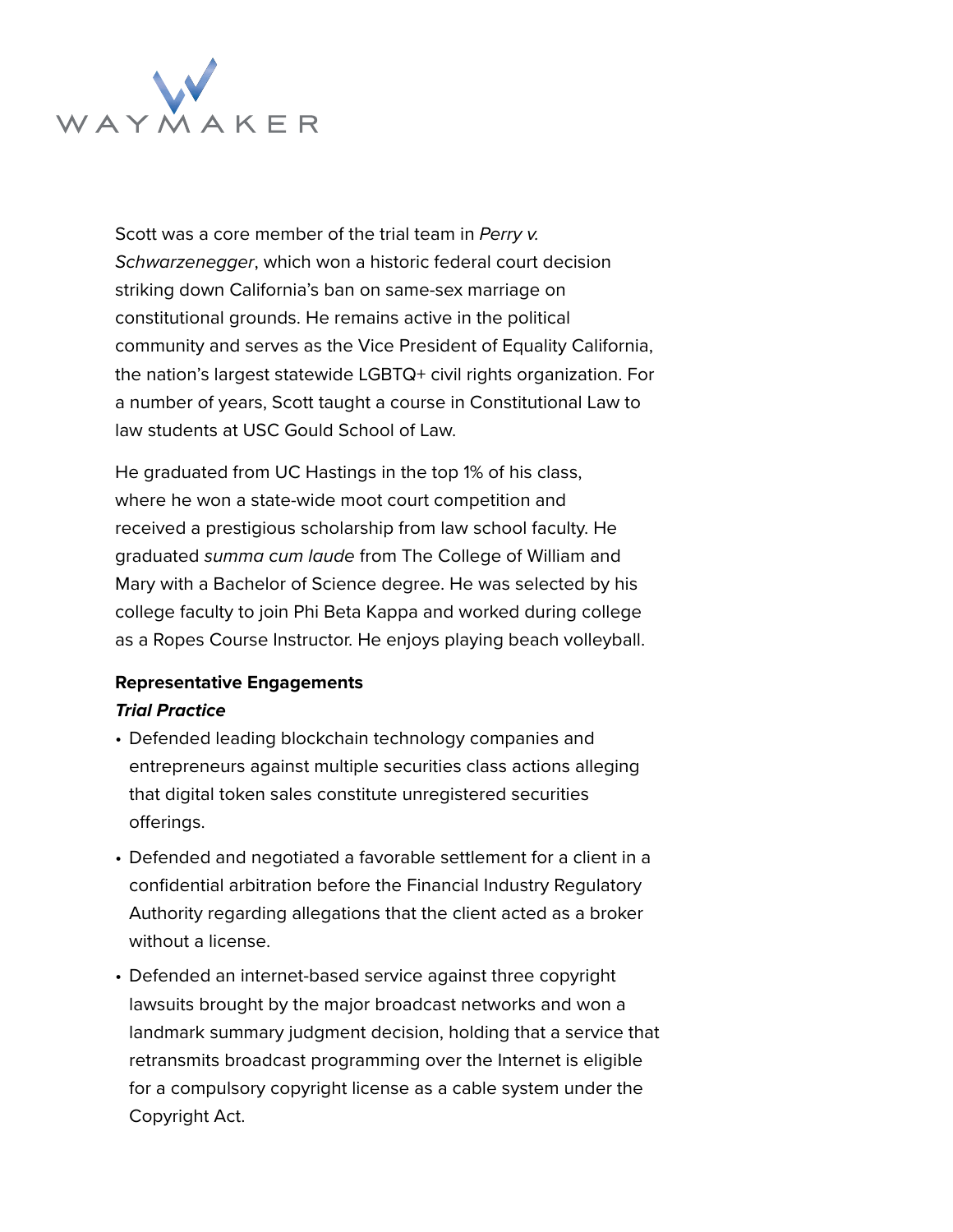

- Successfully defended a patent-holder's portfolio in a novel hologram-like technology in a series of patent infringement lawsuits and through a coordinated cease and desist strategy.
- Successfully pursued a class action against a major health care provider on behalf of hundreds of patients who privacy was compromised due to the publication of medical information on the Internet.
- Won summary judgment in a breach of contract dispute brought by a major commercial airline lessor against an airline.
- Represented multiple Fortune 500 companies in the aerospace and energy industries in lawsuits against their insurance carriers for third-party liability claims and business interruption losses.
- Represented the parents of two decedents in a wrongful death action against the United States arising out of the deaths of their children at an abandoned military bunker.
- Won political asylum for a young Iraqi boy and his family after CNN covered the story of a terrorist attack on the boy in dozens of news articles and on television.

### **Appellate Practice**

- Obtained a writ of certiorari and won an appeal to the California Supreme Court, which resulted in a unanimous opinion overturning the trial court and appellate court's dismissal of a libel lawsuit between two private businesses under California's anti-SLAPP statute.
- Successfully defended an internet-based company in appeals before the Ninth, Seventh and D.C. Circuits in a closely watched copyright litigation against the major broadcast networks.
- Represented NBA Hall of Famer Elgin Baylor in his appeal in a discrimination case brought by him against Donald Sterling and the Clippers.